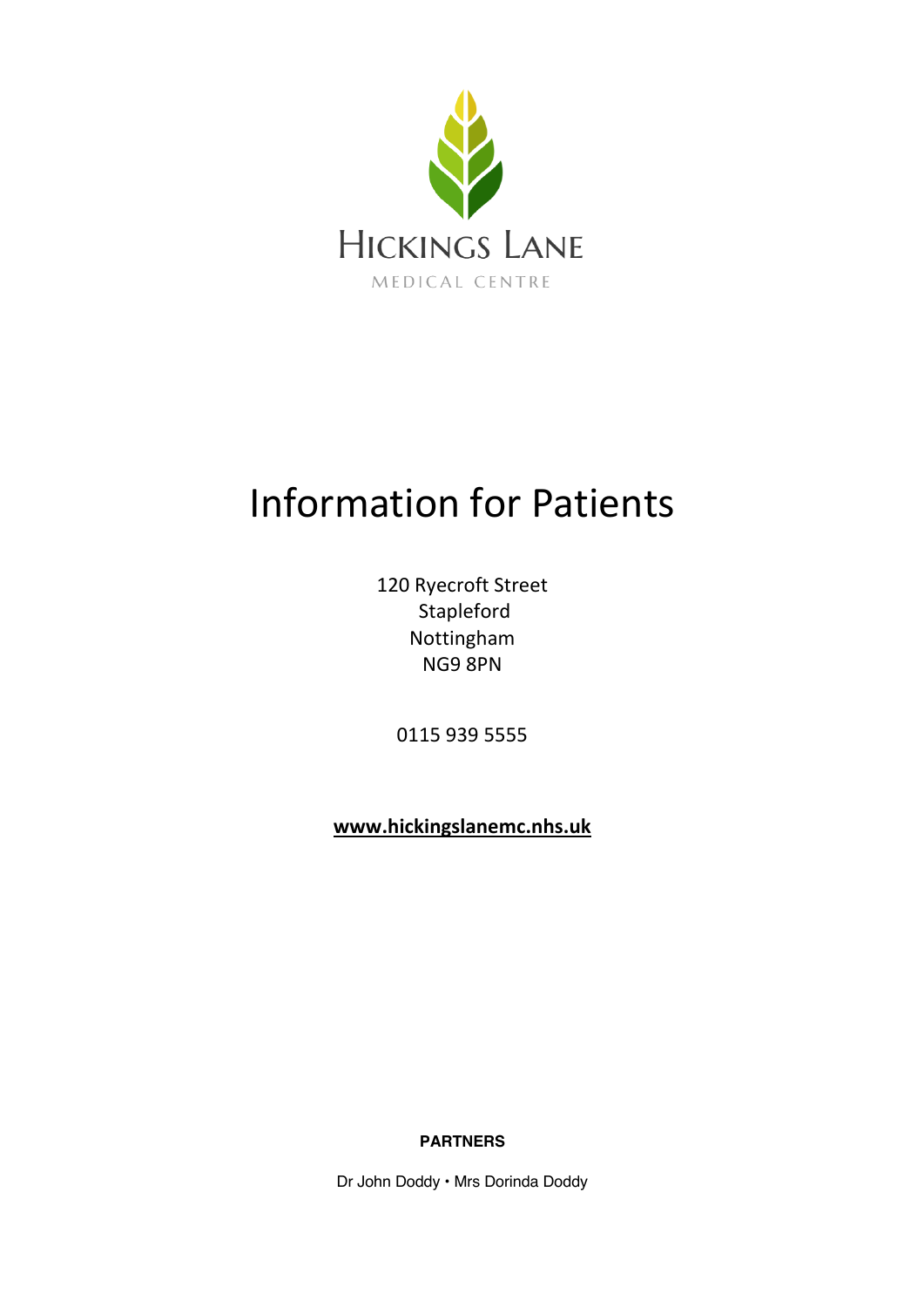# **The Doctors in the Practice are:**

Dr John Doddy (m) MBBS, MRCGP, MSc, BCh, DCH, DGM, DRCOG

Dr Laura Durbar (f) MBBS, MRCGP, DFSRH

Dr Shiasta Khan (f) BMedSci, MBBS, MRCGP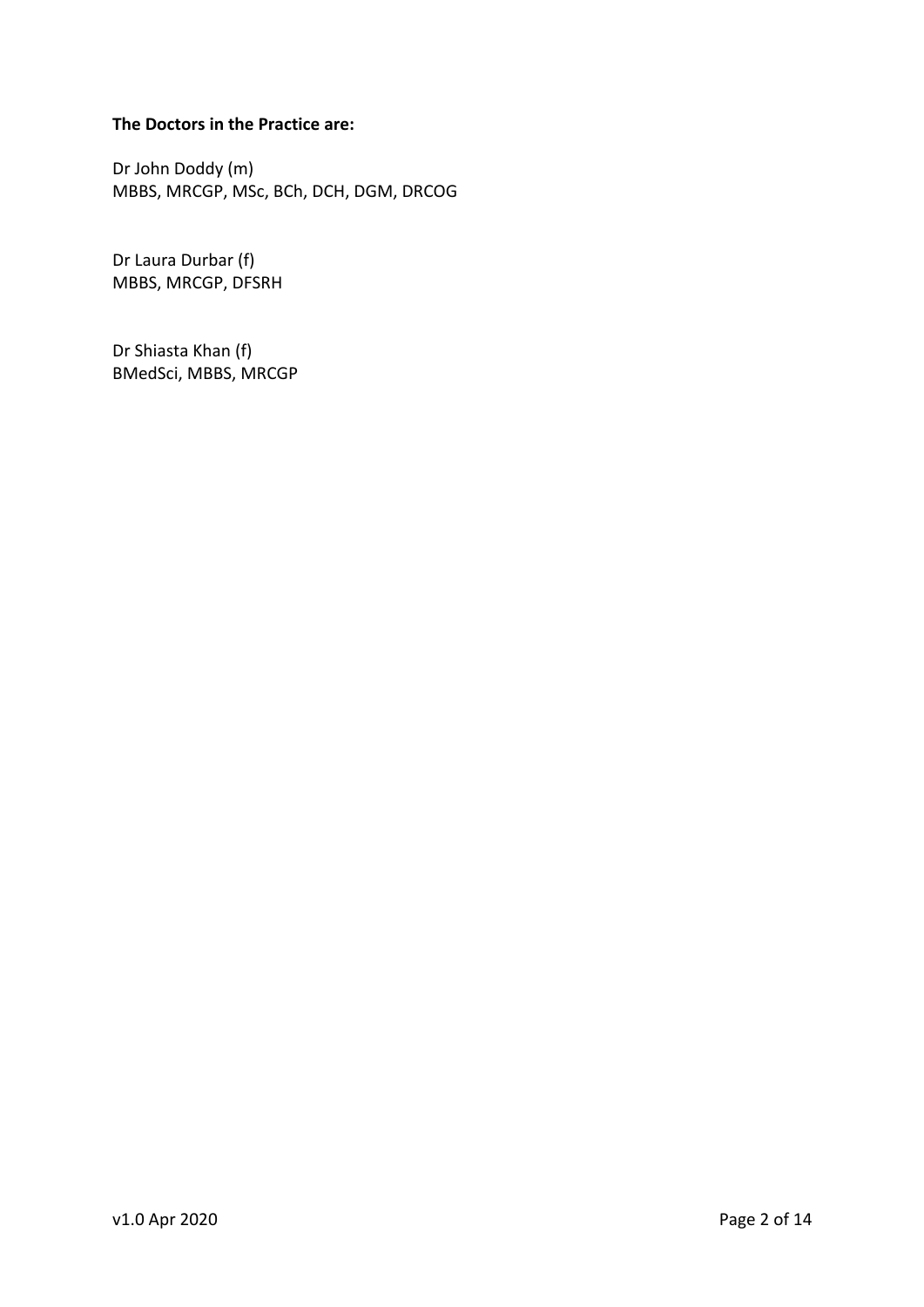# **Contact Details & Opening Hours**

| <b>Telephone</b>               |                  |
|--------------------------------|------------------|
| Appointments & Enquiries       | 0115 939 5555    |
|                                |                  |
| <b>Surgery Opening Hours</b>   |                  |
| Monday to Friday               | 7:30am to 6:30pm |
| Weekends and all Bank Holidays | Closed           |
|                                |                  |
| <b>Extended Access</b>         | 6:30pm to 8:00pm |

Routine GP and nurse appointments can be booked in the evening and at weekends. Prebookable appointments are available Monday-Friday, 6:30pm-8pm, plus weekends and bank holidays, with GPs, nurses and healthcare assistants available to be seen.

Appointments are booked by contacting the practice during normal opening hours. To provide choice of venue and ensure accessibility is spread across the area, appointments may take place at another local GP Practice.

# **Access to Medical Care When the Surgery Is Closed**

Outside normal surgery hours (evenings, weekends and bank holidays) emergency cover for the practice is provided by NEMS Community Benefit Services Ltd Out of Hours service. The Out of Hours service provides medical care for patients that do not need Emergency Department Care. It is a service that is led by a range of clinical staff such as GPs, Nurses, Advanced Nurse Practitioners and Emergency Care Practitioners.

This service is for problems which cannot wait until the next available surgery. You will be required to provide full information about your problem and will be expected if required to attend Platform One Practice (based on Station Street, Nottingham) if necessary. Advice may also be given if attending for a face to face appointment is not deemed to be required.

During out of hours you should contact the NHS 111 service if you urgently need medical help or advice but it is not a life threatening situation.

# **Emergency Care**

In a life threatening situation please dial 999. Please be aware that the Emergency Department at Queen's Medical Centre should only be used in true cases of accident and/or emergency. If in any doubt about where you should seek medical help you can either dial 111 or visit NHS 111 online for advice.

The walk-in Centre on London Road (0115 883 8500) is also open for out of hour emergencies.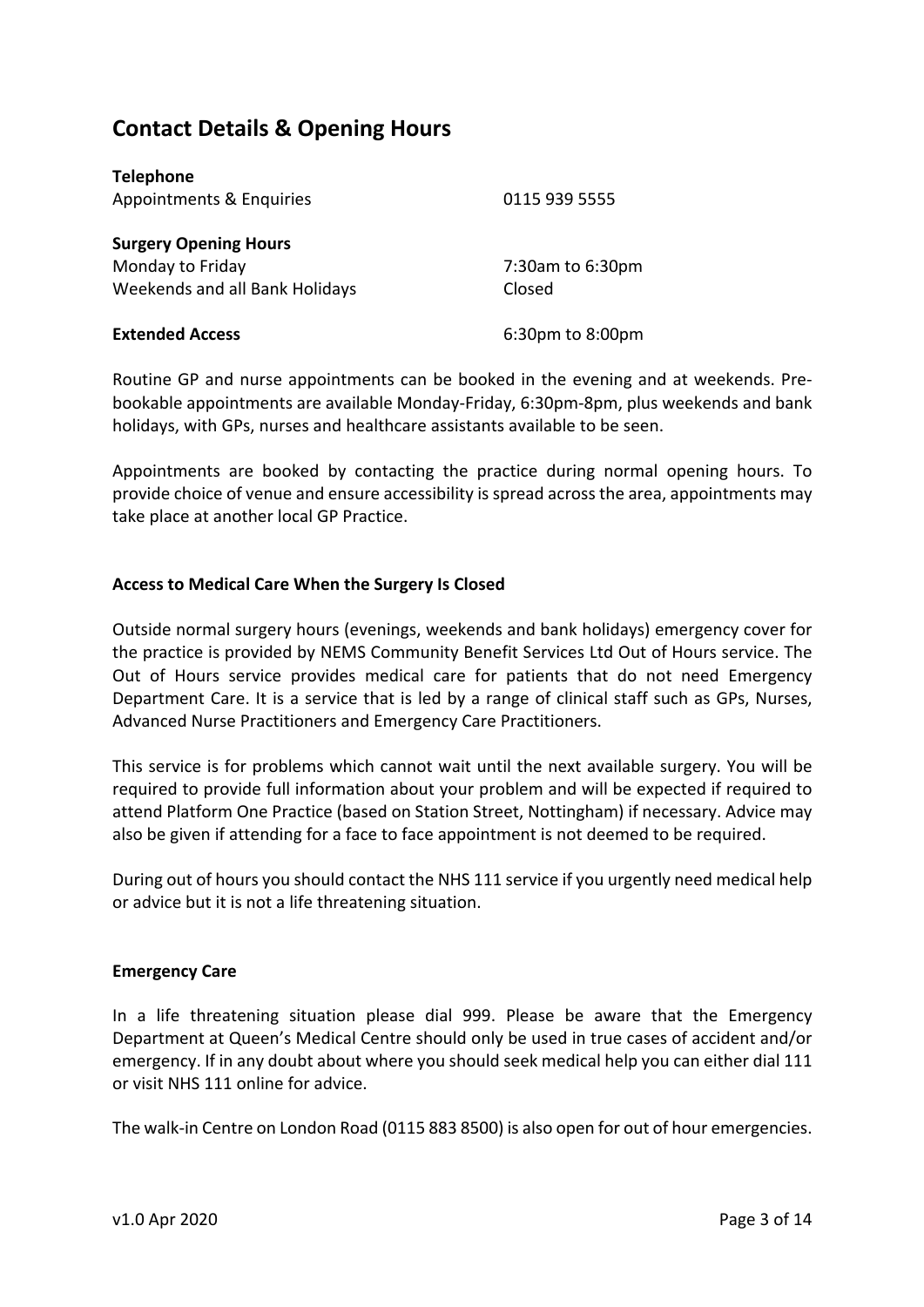# **Welcome to Hickings Lane Medical Centre**

Welcome to Hickings Lane Medical Centre. Our aim is to strive to offer the best possible service to all our patients, by providing a friendly, personal and effective healthcare.

We endeavour to treat all our patients fairly to meet their needs in an appropriate way and as promptly as possible.

Our staff should treat everyone courteously and we would ask that patients help us by being polite when accessing the surgery.

This leaflet tells you about us and the services available.

# **New Patient Checks**

We see good healthcare as being the result of an effective partnership between you, the patient and the entire practice team. In order to begin this partnership in the best possible way, we need to make sure that we have a clear understanding of your personal history and your current health.

To this end, when you register with us, we will require you (and any family members joining the Practice at the same time as you) to make an appointment to attend the Surgery for a New Patient Health Check.

It is very important that you do this as soon as possible once you have registered and certainly (unless in an emergency) before you need to visit your GP.

The new patient health check involves a 20 minute appointment with a Nurse who will perform a general health assessment including weight, height, blood pressure, smoking history etc.

If you are on long term medication, you will also be given an appointment with our Clinical Pharmacist who will go through your medications with you in order to make any appropriate recommendations to your GP for your continuing care.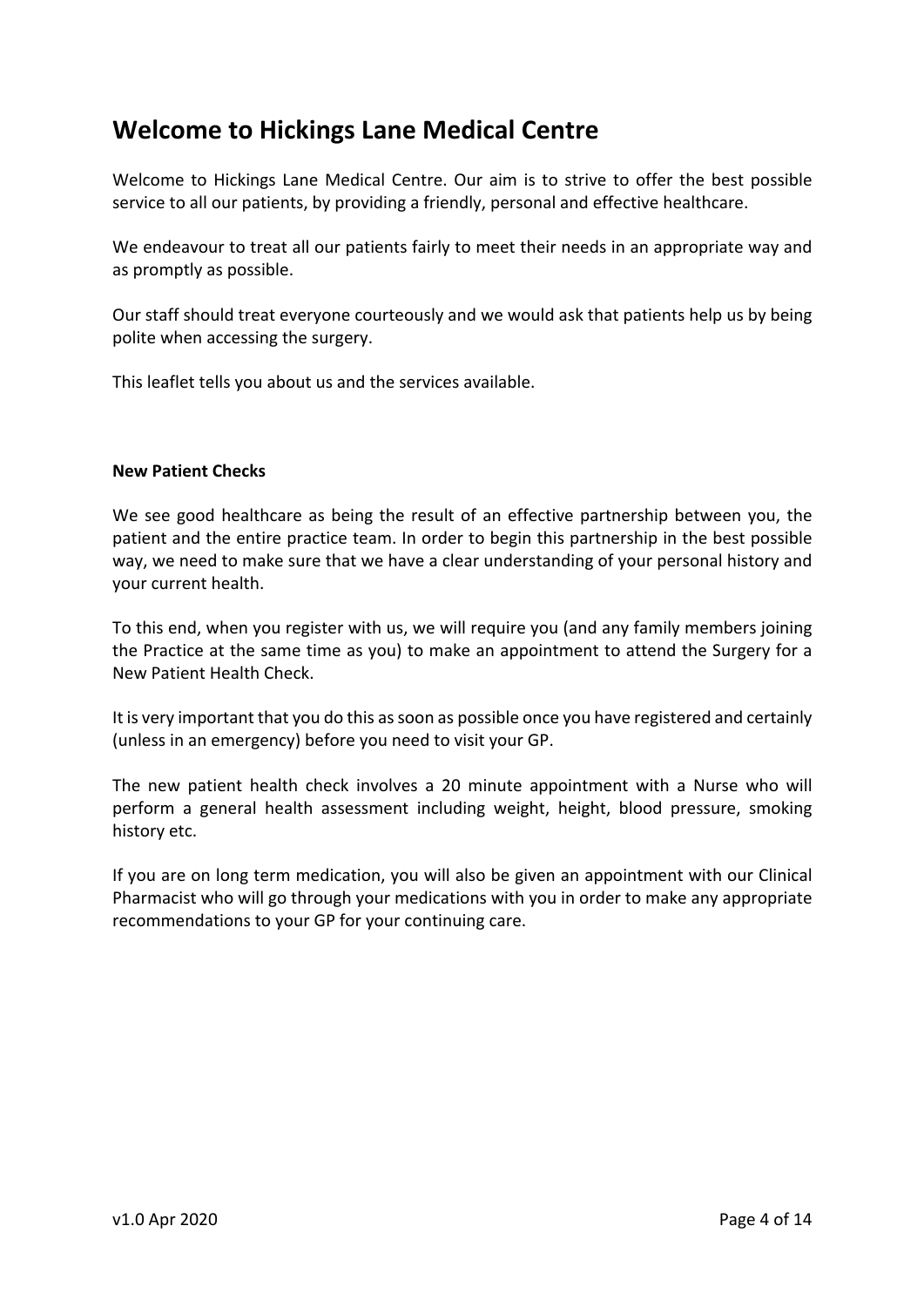# **Name GP**

Although you are formally registered with the Practice, internally we operate a personal list system with a named GP looking after you and any immediate family members. We believe this allows us to offer you a level of personal, holistic care and provides continuity for both you and your GP. When you need to make a routine appointment, we will always try to place you with your own GP unless you request otherwise. Hopefully you will be very happy with your GP however, if, for any reason, things do not work out, we are always open to requests to transfer to another doctor's list.

# **Appointments**

We aim to offer a variety of GP, Pharmacist or Nurse led appointments to suit every requirement. In practice, this means that every day we are seeing a mixture of what we would call 'acute' or 'necessary for today' appointments and 'pre-booked' or 'routine' appointments.

In order to provide access to a clinician for people when they really need it, we operate a hybrid appointments system.

If you believe your appointment is necessary for today you can call the practice at either 8am or 2pm for a sameday appointment with a GP.

If you need to make a routine appointment to see your GP, we would ask that you telephone or call in after 10.00am as the telephones are usually very busy before then with people making urgent appointments. If you feel that you only need to talk to a doctor then please ask for a telephone appointment.

Please note you will be asked by our Care Coordinators for the reason you wish to see a GP. This is to ensure you see the right clinician the first time around.

# **Online Services**

Owned and run by the NHS, the new NHS App is the simple and secure way to access a range of NHS services on your smartphone, tablet and computer. The NHS App is available now on iOS, Android and as a web version through any browser.

Most patients can create an NHS App account and verify their identity from their sofa at home. They can then book and cancel appointments, view their summary care information, manage repeat prescriptions, set organ donation and data-sharing preferences and use the NHS A-Z symptoms checker and 111 Online triage service. Please visit our website for more information.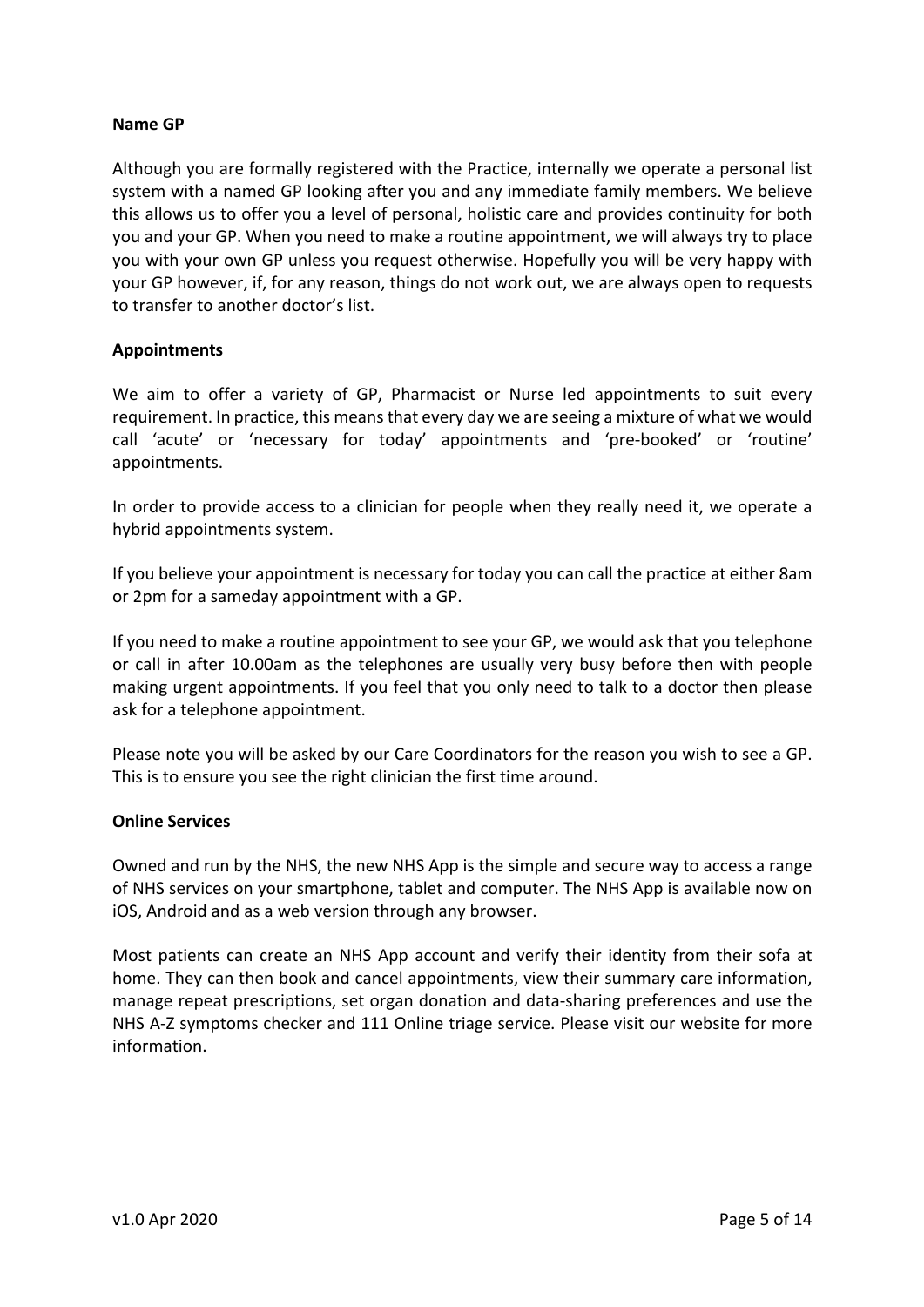# **Urgent Appointments**

For patients with an urgent medical need, please contact the surgery as soon as you can. Please note that we are not an emergency or walk-in service.

#### **Running Late**

We do our best to run to time but emergencies or complex cases may cause us to run late. Our receptionists will try and let you know when your Doctor or Nurse is running late. Please try to be on time for your appointment, please note that we cannot guarantee you will be seen if you arrive late and you may be asked to rebook.

#### **DNA's**

The practice monitors patients who frequently do not attend appointments. If a patient consistently fails to attend, a letter may be sent explaining the implications. Regular offenders who have received previous letters may risk removal from the practice.

#### **Telephone Advice**

Telephone advice can be obtained by booking a telephone consultation with the doctor or nurse through reception.

# **Home Visits**

If you are too ill to come to the surgery, please try and contact us as soon as possible during the morning. Please be prepared to give brief details to our care coordinators so that the doctor can assess your request. A doctor may call you back in the first instance. Please only ask for a home visit if really necessary.

# **Appointment Cancellations**

We have over 6,000 patients to look after and, in accordance with the NHS Plan, we aim to offer everyone, where appropriate, an appointment with a doctor within two working days.

It is vital if, for any reason, you are unable to attend your appointment that you let us know as soon as possible. We may be able to offer this appointment to someone who really needs  $it$  – one day that could be you!

The practice sends SMS appointment reminders, this will also include an option to cancel the appointment via text. Please ensure we have an up to date mobile phone number so you can benefit from this service.

You may also cancel your appointment by calling the reception desk or online via the new NHS App.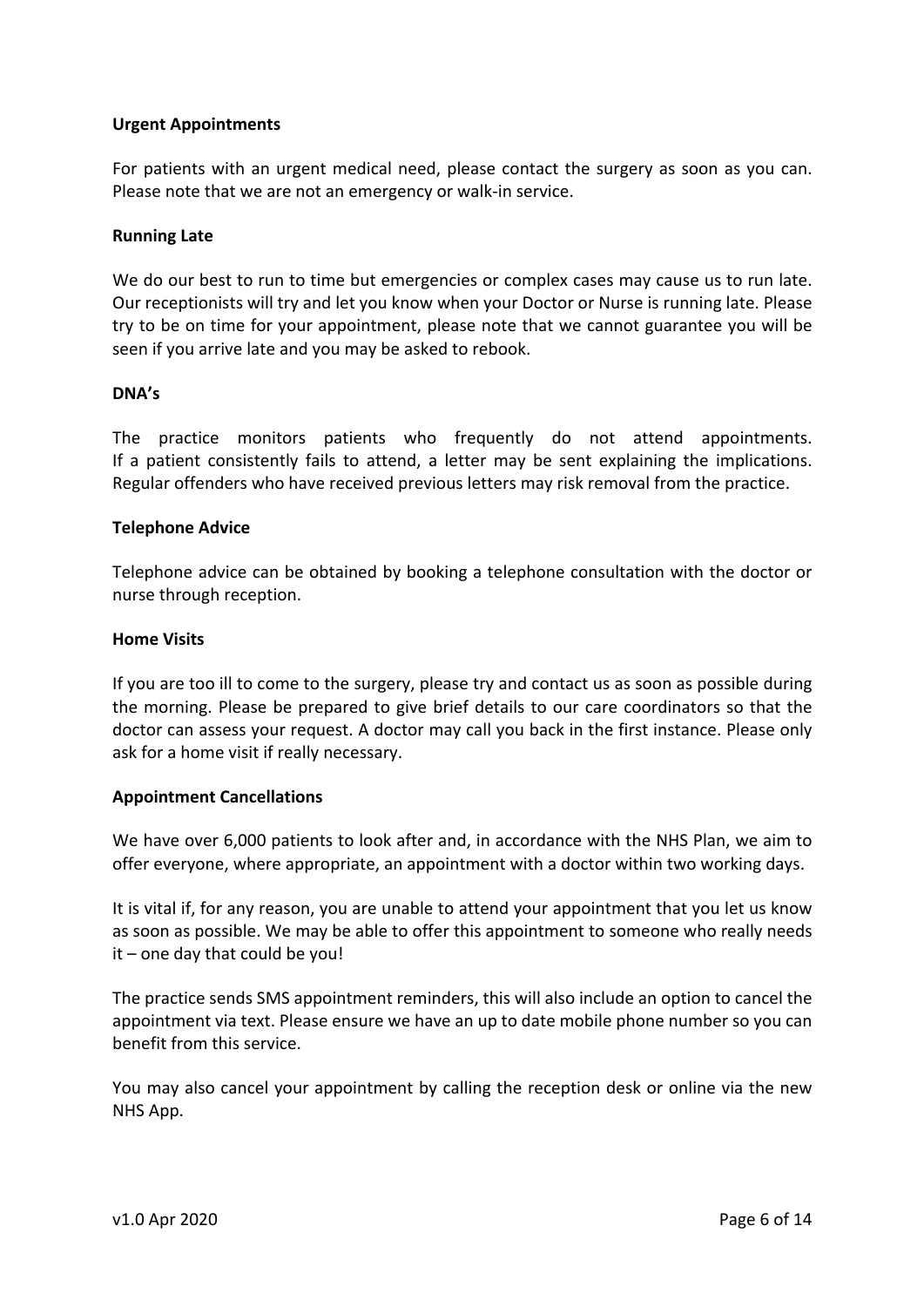# **Contact Details**

Please let us know your new address and contact number as soon as possible. By providing us with your contact details, we assume you have given informed consent for us to contact you by these channels We will only use this facility in the context of your healthcare at Hickings Lane Medical Centre. You can now update your contact information by visiting our website.

If you do not wish to receive text alerts/email alerts, please advise a receptionist who will amend your records accordingly.

If you move outside our Practice area you will be required to register with a more local GP Practice. A map of our practice area can be found on our website.

# **Self Check-in Screen**

Save time queuing at the reception desk and use the automatic self check-in screen. Located to the right of reception. Simply enter your date of birth, confirm your appointment and take a seat in the waiting area.

#### **Chaperones**

The Practice is committed to offering all our patients and staff a safe, comfortable and confidential environment, where they can be confident that best practice is being followed at all times. If you would like a chaperone present during an examination please ask the Doctor or Nurse. Chaperones are usually clinical staff, but on occasions other suitably trained staff may be used. In all cases the Practice chaperone policy will be followed.

# **Waiting Area**

We do not have any toys in the waiting areas due to the risk of spread of infection, and being a danger to other patients if left on the floor. Patients may wish to bring a favourite book or toy for their child.

# **Training Practice**

This is a Training Practice which means that we routinely have medical students from the University of Nottingham working with us. They will only be present during consultations with your consent.

# **Practice Pharmacist**

This Practice has an in-house Pharmacist who works with our GPs and nurses as a consultant for all matters to do with medication and prescribing. Very many consultations with GPs are about complications around medications and we find that using the expert skills of our Practice Pharmacist in an available consulting role for our patients helps us to offer you the best possible service.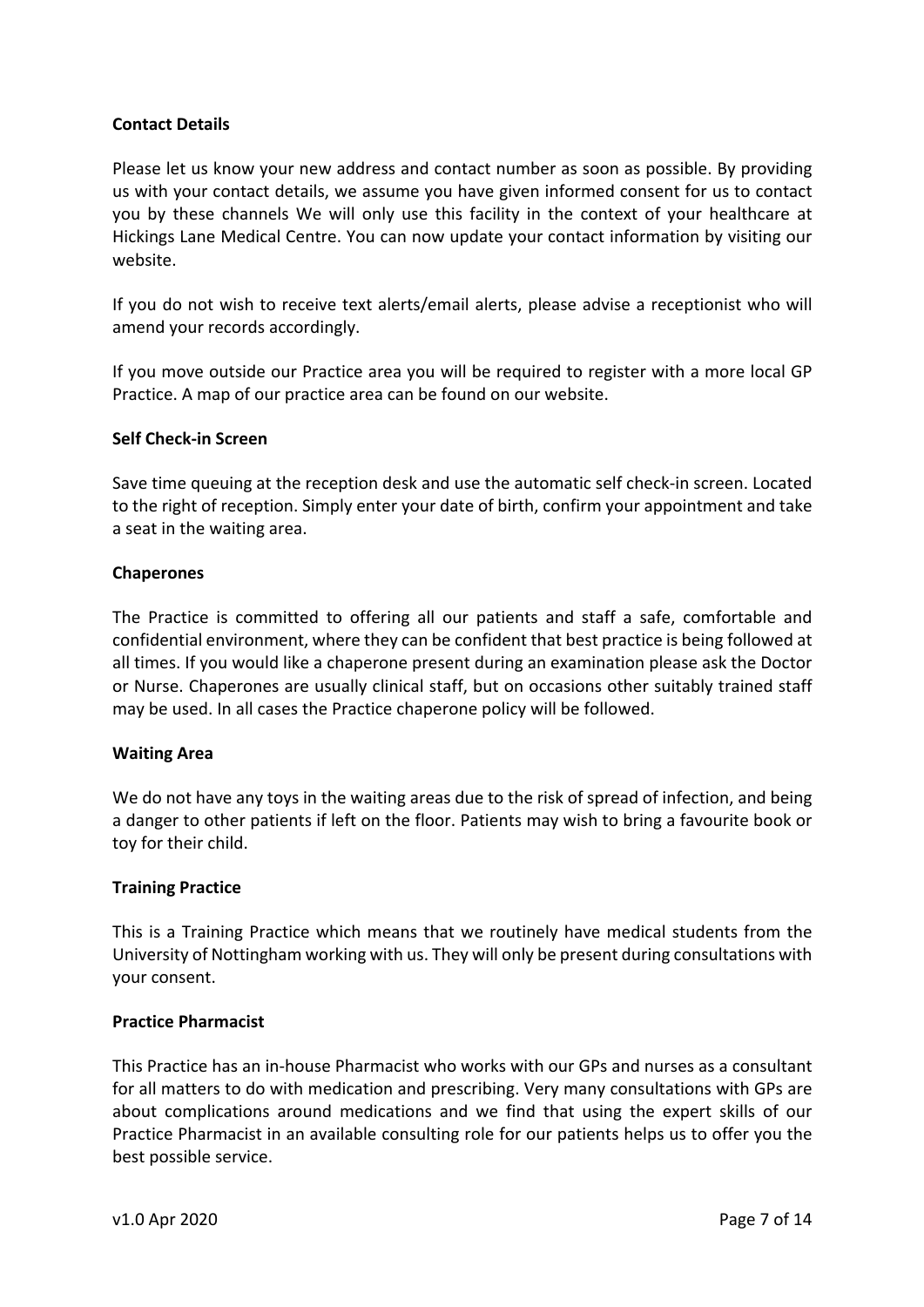#### **Nurses**

All our Nurses work closely with our GPs to support you in managing your healthcare needs. We offer a range of 15 and 30 minute appointments covering areas such as Diabetes, Respiratory Conditions, Heart Conditions and Sexual Health. Nurses carry out annual 'birthday' reviews of all our patients with certain long-term health needs.

#### **Sexual Health Clinic**

The Practice runs a regular sexual health clinic for the insertion/removal or coils and implants etc. In order to access this service please contact the practice for an appointment.

#### **Repeat Prescriptions**

You will receive a 'tear-off' slip with each prescription which lists the medicines you received by repeat prescription. When you require repeat medication you should return the slip to the surgery indicating which items you require. Please check the items carefully to ensure they are correct.

Alternatively please enclose a stamped addressed envelope and we will be happy to post your prescription back to you.

When you need to pick your prescription up from the practice, we would ask that you do so if possible after 2pm. Our GPs are in surgery all morning and frequently may not have the opportunity to sign or release a prescription for a patient before the end of morning surgery.

Please allow 2 full working days before collecting your prescription from the practice.

Please note requests cannot be accepted over the phone (except for housebound patients) as it may lead to mistakes and can block emergency calls.

#### **Online Repeat Prescriptions**

You can now order your repeat prescriptions via the new NHS App. This new service lets the practice send your prescription electronically to the place you choose to get your medication from. This means there is less need for patients with repeat prescriptions to call the practice just to collect a prescription form.

#### **Medication Reviews**

Patients on repeat medication will be asked to see a GP or Clinical Pharmacist at least once a year to review these regular medications. The tear off portion of your prescription will inform you of this. Please ensure that you book an appropriate appointment to avoid unnecessary delays to further prescriptions.

Please note if you do not attend a medication review we may not be able to continue to issue your medication. Your co-operation is greatly appreciated in attending for your review.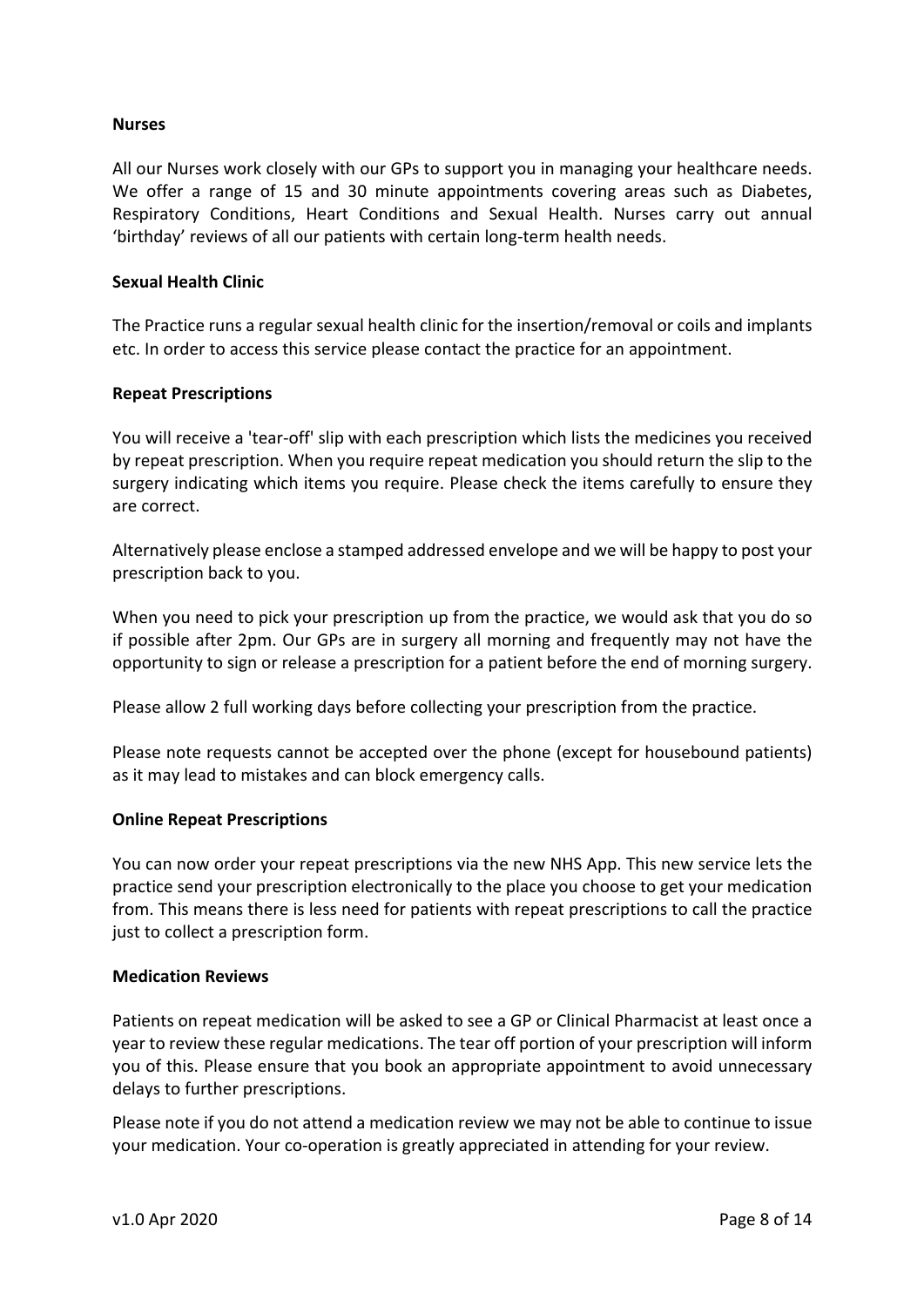# **Test Results**

From time to time, you may be asked by your GP or Nurse to have a blood test. If there are any issues arising from this, which your GP would wish to discuss with you, we will always call or write to you asking you to make an appropriate appointment.

Sometimes, you may wish to contact the practice to find out the result of a test. If this is necessary, please do so after 10am when our Care Coordinators will have more time to help you with your request. To maintain confidentiality, you should call the practice personally. If you are asked to bring a sample to the surgery, please let us have it by 12pm in order for us to have it before the courier arrives to take samples to the lab for testing.

#### **Accessible Information**

How do you communicate? Do you need information in a different format? Do you need support? Please tell us and ask at reception. We can help with Easy Read, Large Print, BSL, Braille, E-mail/SMS and other communication support.

Please let us know if you have hearing difficulties and require more help because of this. There is a loop system on the reception desk for the benefit of hearing aid users.

The Practice has access to a translation service; this can be either through telephone or face to face. Please ask at reception if this service is required.

If you have a carer, or are a carer , then please let us know and we will provide you with a carers pack which contains useful information.

# **Disabled Access**

The practice has ground-floor access for the disabled. The staff will be happy to give assistance if required.

#### **Parking**

We have a limited number of spaces to the front of the building. This includes a dedicated disabled bay. There is plenty of on street parking around the practice.

#### **Patient Participation Group**

The Practice has a Patient Participation Group (PPG) which was set up in 2012 to promote increased patient involvement in the provision of healthcare. Our PPG provides a forum to explore suggestions from patients and ways we might improve the service we offer. We greatly value the input of this group and would welcome new members at any time. If you would like to know more or come along to one of the meetings, please contact the surgery or visit our website for further information.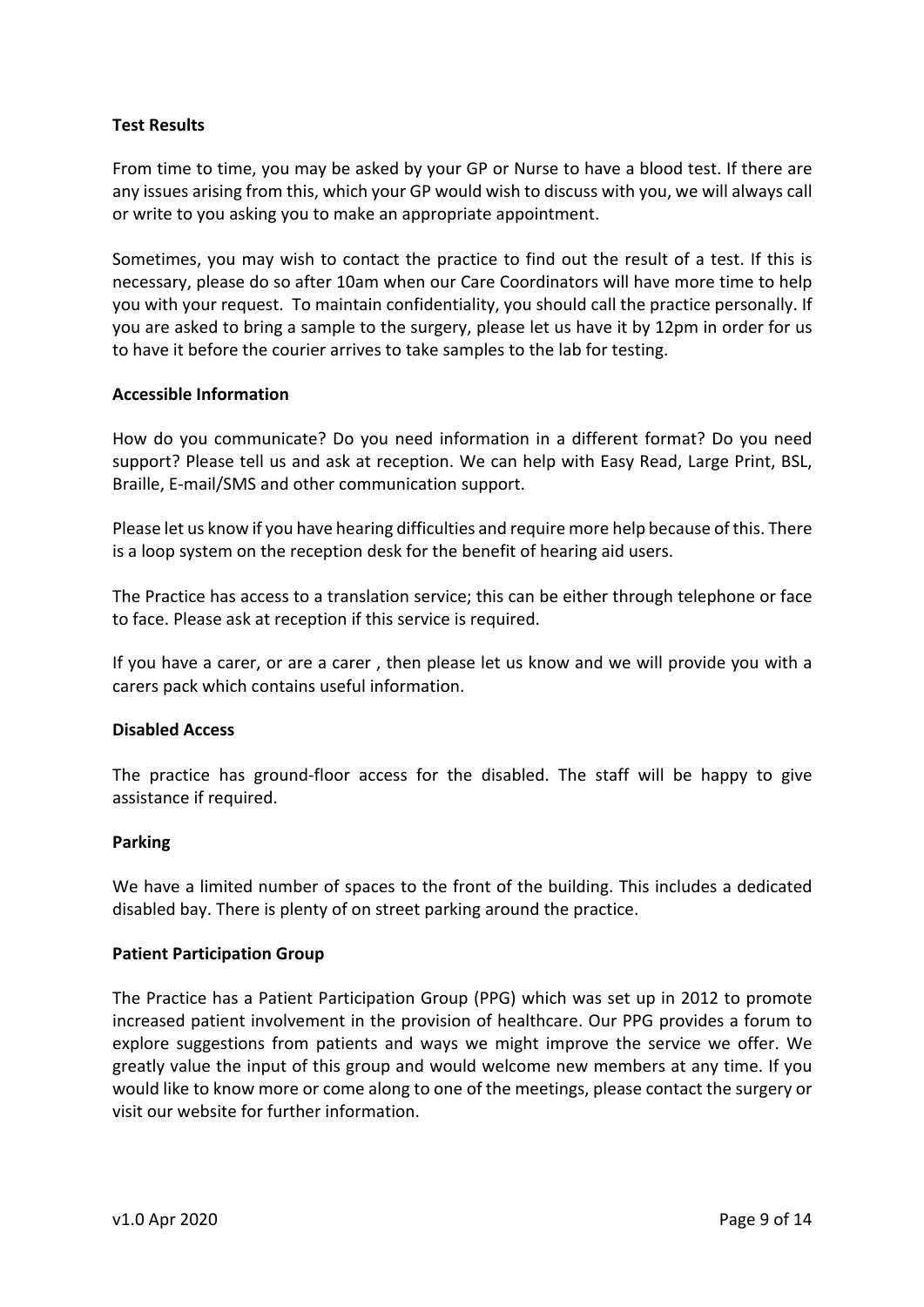# **The Protection and Use of Patient Information**

You will only be asked for information about yourself in order that you can receive proper care and treatment. This information together with details of your care is kept in your patient notes. This practice operates in compliance with The Data Protection Act 2003 and The Freedom of In- formation Act 2000. The practice keeps your medical records on computer. Access is strictly limited to the staff at the surgery and the practice is registered under the Data Protection Act. You have a right of access to your health records by arrangement. Information about you is only disclosed when you have given express permission, for example, to allow your doctor to complete insurance or other types of reports.

# **Freedom Of Information (FOI)**

The Practice will comply with the FOI Act and sees it as an opportunity to enhance public trust and confidence in the Practice. For more information ask at reception.

# **Access to Medical Records**

Medical records are kept on our computer system. Patients can be assured that their rights are protected by the General Data Protection Regulation (GDPR), which covers access to medical records. For more information, please ask for a leaflet on 'How We Use Your Information' or see our Privacy Notice, under the about us section on our website.

If you wish to request access to a medical record please ask at reception for an application form and leaflet. Alternatively, download the NHS App and view you medical records online.

This practice now offers patients full access to their on-line medical records.

# **Summary Care Record**

A Summary Care Record (SCR) is a national electronic record which contains information about the medicines you take, allergies you suffer from and any adverse reactions to medicines you have had. A SCR means that it is easier for healthcare staff to treat you in an emergency or when your GP Practice is closed. If you do not want a SCR then please complete the opt out form available from reception or see the SCR leaflet enclosed with the new patient registration pack.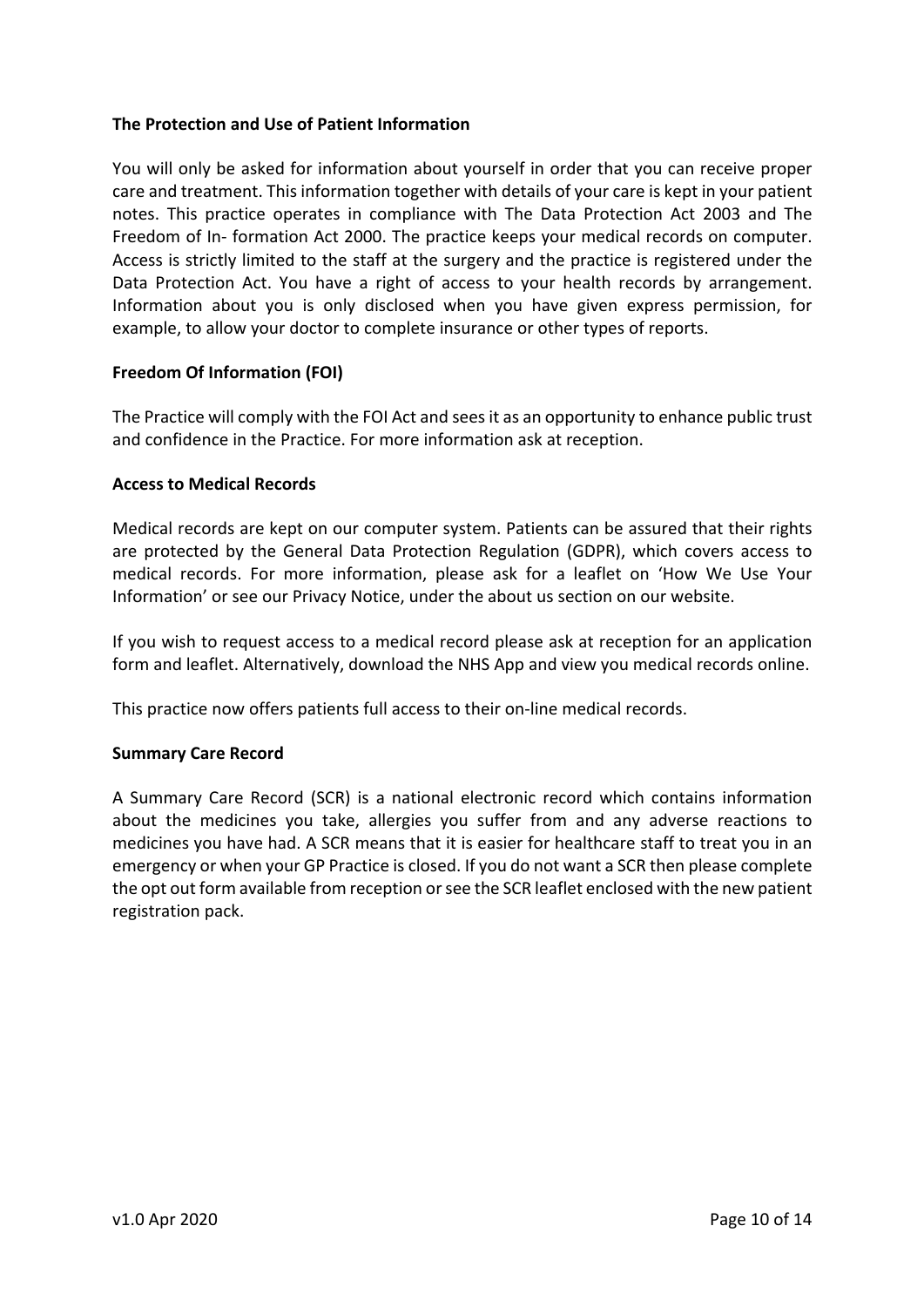# **Our Practice Team**

We have 3 longstanding GPs who are supported by 3 Practice Nurses, an in-house Clinical Pharmacist along with a full administrative support service.

All members of the team work closely with the doctors and all staff are bound by strict rules of patient confidentiality.

# **Practice Manager**

Matt Singh is the Practice Manager at the practice and is responsible for the day to day running of the practice. He is available to help with administrative or non-medical aspects of the Practice.

#### **Administrative Staff**

The Practice Manager is supported by Care Coordinator Manager – Karen Platt, who oversees the reception staff who work behind the scenes to help support the medical staff in the smooth running of the Practice.

#### **Nursing Staff**

Our highly trained Nursing Teamwork alongside the doctors.

Dorinda Doddy leads the team of Nurses and is also a one of the partners.

The Nursing Team also see patients by appointment, offering a range of services including vaccinations, ear syringing, wound care and cervical smears.

We ask that patients give the Care Coordinators a brief description of their problem so the most appropriate service can be offered.

#### **District Nurses**

District Nurses in the team, who are employed by Nottinghamshire Community Health Services, are based at Stapleford Care Centre. They are able to visit the housebound to offer a range of nursing care when this is needed.

#### **Midwifery**

Midwives are allocated to the Practice by Nottinghamshire Community Health Services based at Stapleford Care Centre. They arrange booking to the hospital of choice for delivery, carry out the majority of antenatal care at the surgeries and visit patients at home after their baby has been born.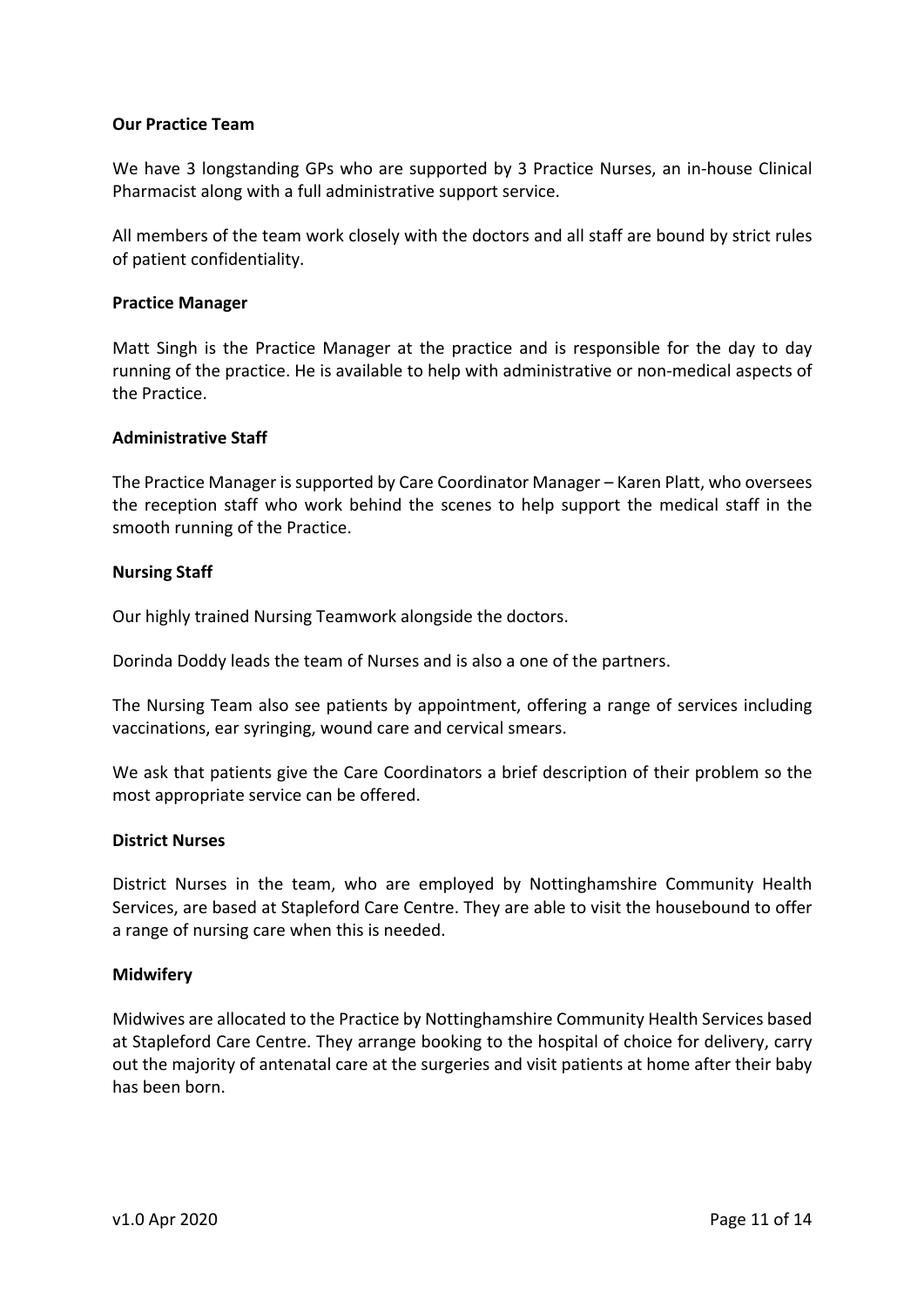# **Health Visitors**

The health visiting service is provided by Nottinghamshire Community Health Services based at Stapleford Care Centre. Health visitors provide valuable support to patients with young children.

#### **Travel Clinic**

We also provide a travel clinic providing information, advice and vaccinations for travel. Please ask at reception for more information and a form to complete. Travel forms must be received at least 6 weeks before the date of travel, otherwise patients will need to consult a travel clinic. This form can also be completed on our website.

#### **Violence or Aggressive Behaviour**

Our staff should treat everyone courteously and we would ask that patients help us by being polite when they contact us at the surgery.

The Practice considers aggressive behaviour to be any personal, abusive and/or aggressive comments, cursing and/or swearing, physical contact and/or aggressive gestures. The practice will request the removal of any patient from the Practice list who is aggressive or abusive towards a doctor, member of staff, other patient, or who damages property. All instances of actual physical abuse on any doctor or member of staff, by a patient or their relatives will be reported to the police as an assault.

#### **Practice Website**

Our Practice Website has Practice information and links to other useful sites. You can order prescriptions online, make and cancel appointments, access your medical record, notify changes of address and other personal details, and complete surveys and pre-registration forms.

www.hickingslanemc.nhs.uk

#### **Suggestions/Compliments**

If you have any suggestions/comments to improve our service or wish to compliment our staff then please let us know. You can put suggestions/compliments into the box in the reception area which is also used for repeat prescription requests or you can send us a message via our contact page on our website.

#### **Patient Survey**

We are keen to hear your feedback whether positive or negative in order to help us improve our services. You can do this by visiting our website and completing a short survey. Please see our latest survey results in the waiting room or on our website.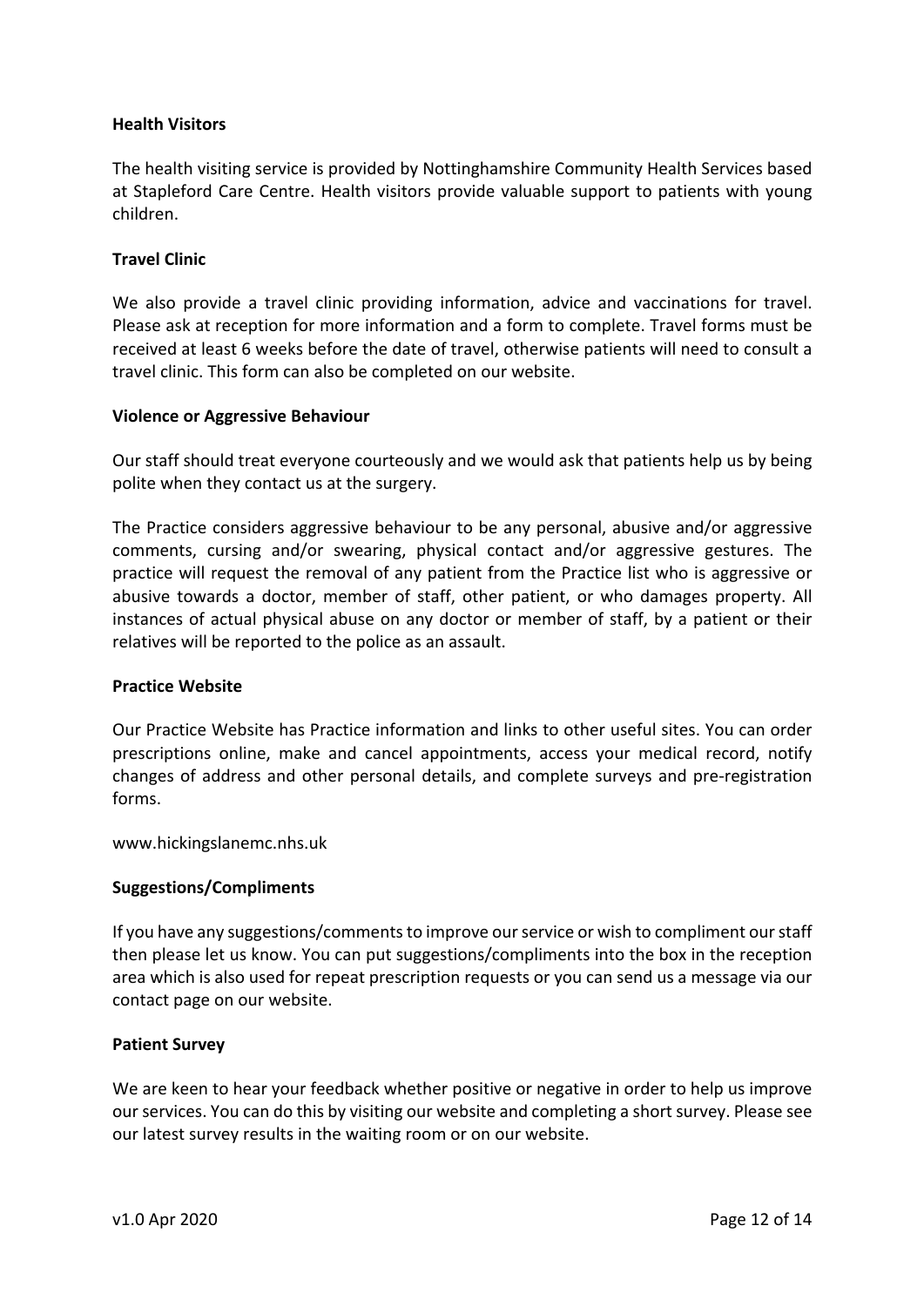From time to time we, and also the PPG, conduct surveys off patients. In addition, national surveys are conducted by NHS England. We are very grateful for your co-operation in completing these, when asked to help us improve our services.

#### **Friends & Family Test**

Would you recommend this service to friends and family?

The NHS Friends and Family Test (FFT) was created to help service providers and commissioners understand whether their patients are happy with the service provided, or where improvements are needed. It is a quick and anonymous way to give your views after receiving care or treatment across the NHS.

You will receive a text message after your appointment with a quick survey – we appreciate your time in completing this. You can also complete this survey via our website.

#### **Complaints**

We try to provide the best care we can, but occasionally misunderstandings or mistakes occur. If you wish to complain or raise an issue of concern with us, please, in the first instance, address the matter in writing to the Practice Manager. He will investigate and respond to you, in writing, as soon as possible. The full version of our Complaints Policy is available on request or online on our website: www.hickingslanemc.nhs.uk

If you prefer, or feel unable to raise your complaint with us, or you are dissatisfied with the outcome of your complaint, you may approach NHS England:

#### **By post to:**

NHS England PO Box 16738 Redditch B97 9PT

**By Email:** England.contactus@nhs.net

# **Or by telephone:**

0300 311 22 33 (Monday to Friday 8am to 6pm, excluding English Bank Holidays)